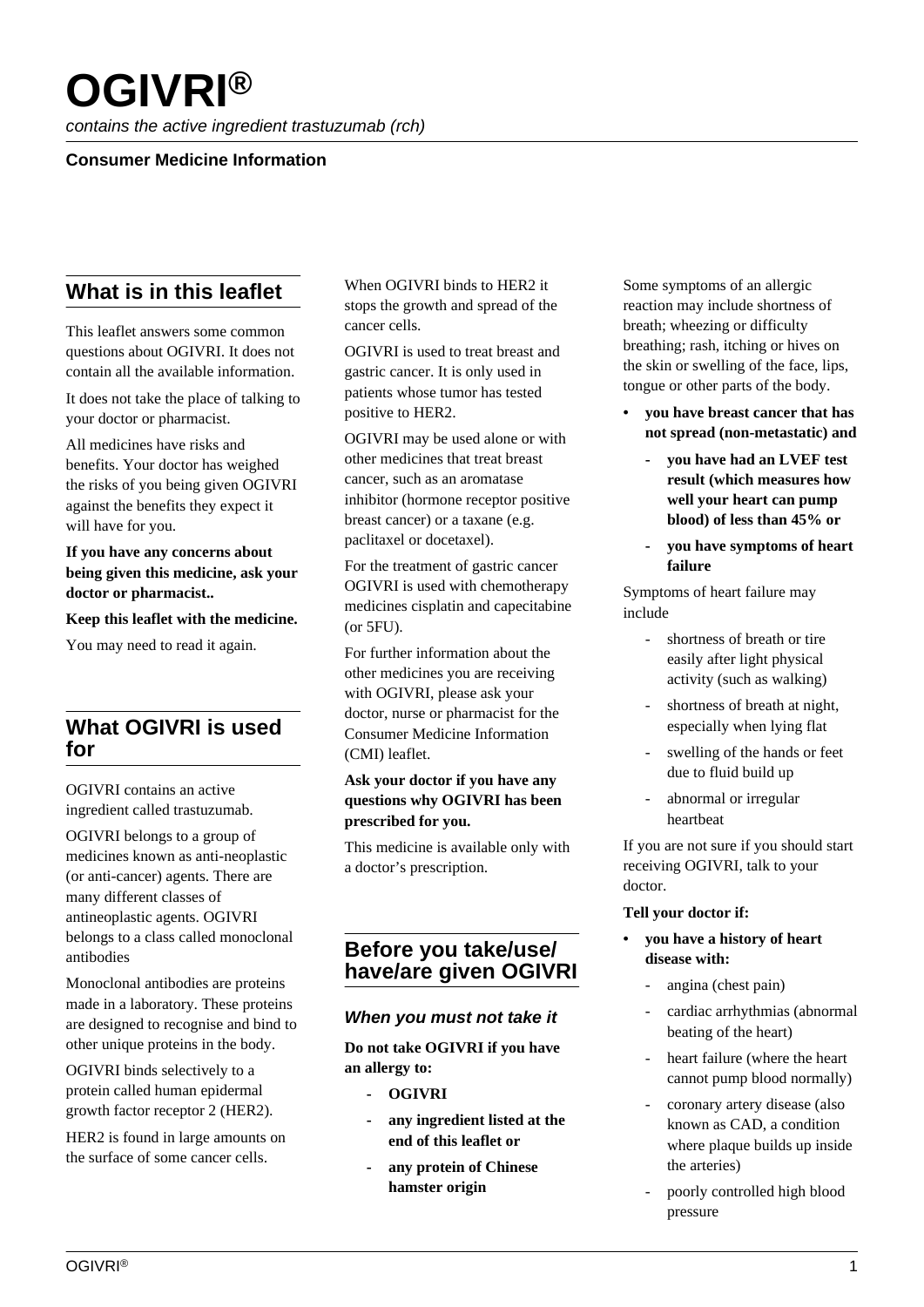**• you have previously been treated with chemotherapy medicines known as anthracyclines (e.g. doxorubicin); these medicines can damage heart muscle and increase the risk of heart problems with OGIVRI**

Your doctor will monitor your heart function closely before and during your treatment with OGIVRI. Your heart function may also be monitored for years after ceasing OGIVRI treatment.

- **if you have any breathing or lung problems**
- **you are allergic to any other medicines or any other substances such as foods, preservatives or dyes**

Allergic or anaphylactic reactions can occur with OGIVRI treatment (known as infusion or administration related reactions).

Your doctor or nurse will monitor you for side effects during treatment. See "side effects" for symptoms to look out for.

- You have a hereditary fructose intolerance (HFI)
- You have other deficiencies in sorbitol metabolism
- **you are pregnant or intend to become pregnant**

OGIVRI may be harmful to an unborn baby. If there is a need for OGIVRI treatment when you are pregnant your doctor will discuss the risks and benefits to you and the unborn baby.

You should use effective contraception to avoid becoming pregnant while you are being treated with OGIVRI and for 7 months after stopping treatment.

#### **• you are breast-feeding or plan to breast-feed**

It is not known if OGIVRI passes into breast milk. It is recommended that you discontinue breast-feeding while you are being treated with OGIVRI and not restart breastfeeding until 7 months after completing OGIVRI treatment.

**If you have not told your doctor about any of the above, tell them before you are given OGIVRI.**

## **Use in children**

The safety and effectiveness of OGIVRI in children under 18 years of age have not been established.

## **Taking other medicines**

**Tell your doctor or pharmacist if you are taking any other medicines, including any that you get without a prescription from your pharmacy, supermarket or health food shop.**

OGIVRI treatment with gemcitabine, vinorelbine, a taxane or radiation therapy can increase the chance of lung problems (interstitial lung disease).

Your doctor and pharmacist have more information on medicines to be careful with or avoid while receiving OGIVRI.

**Tell your doctor or pharmacist that you have had OGIVRI if you start any new medication in the seven months after stopping treatment.**

It may take up to seven months for OGIVRI to be removed from your body.

# **How to take OGIVRI**

#### **Follow all directions given to you by your doctor or nurse carefully.**

They may differ from the information contained in this leaflet.

OGIVRI must be prepared by a healthcare professional and will be given in a hospital or clinic by a doctor or nurse.

OGIVRI is given by "drip" into a vein (intravenous (IV) infusion).

The first OGIVRI infusion is given over 90 minutes. If the first infusion is well tolerated, your drip time may be shortened to 30 minutes.

For the treatment of breast cancer, OGIVRI is given either once a week or once every three weeks. It may be given alone or in combination with other medicines used to treat breast cancer.

For the treatment of gastric cancer OGIVRI is given every three weeks in combination with other medicines used to treat gastric cancer.

Your doctor will decide how long you should receive OGIVRI, this will depend on your response to the medicine and the state of your disease.

## **If you forget to take it**

As OGIVRI is given under the supervision of your doctor, you are unlikely to miss a dose. However, if you forget or miss your appointment to receive OGIVRI, make another appointment as soon as possible.

Your doctor will decide when and how much your next dose of OGIVRI will be.

## **If you take too much (overdose)**

As OGIVRI is given to you under the supervision of your doctor it is unlikely that you will be given too much. However, if you experience any side effects after being given

OGIVRI, tell your doctor immediately.

## **While you are using OGIVRI**

## **Things you must do**

**Tell your doctor or nurse immediately if you have any signs and symptoms of an allergic or anaphylactic reaction**

Some signs and symptoms include;

swelling of your face, lips, tongue or throat with difficulty breathing,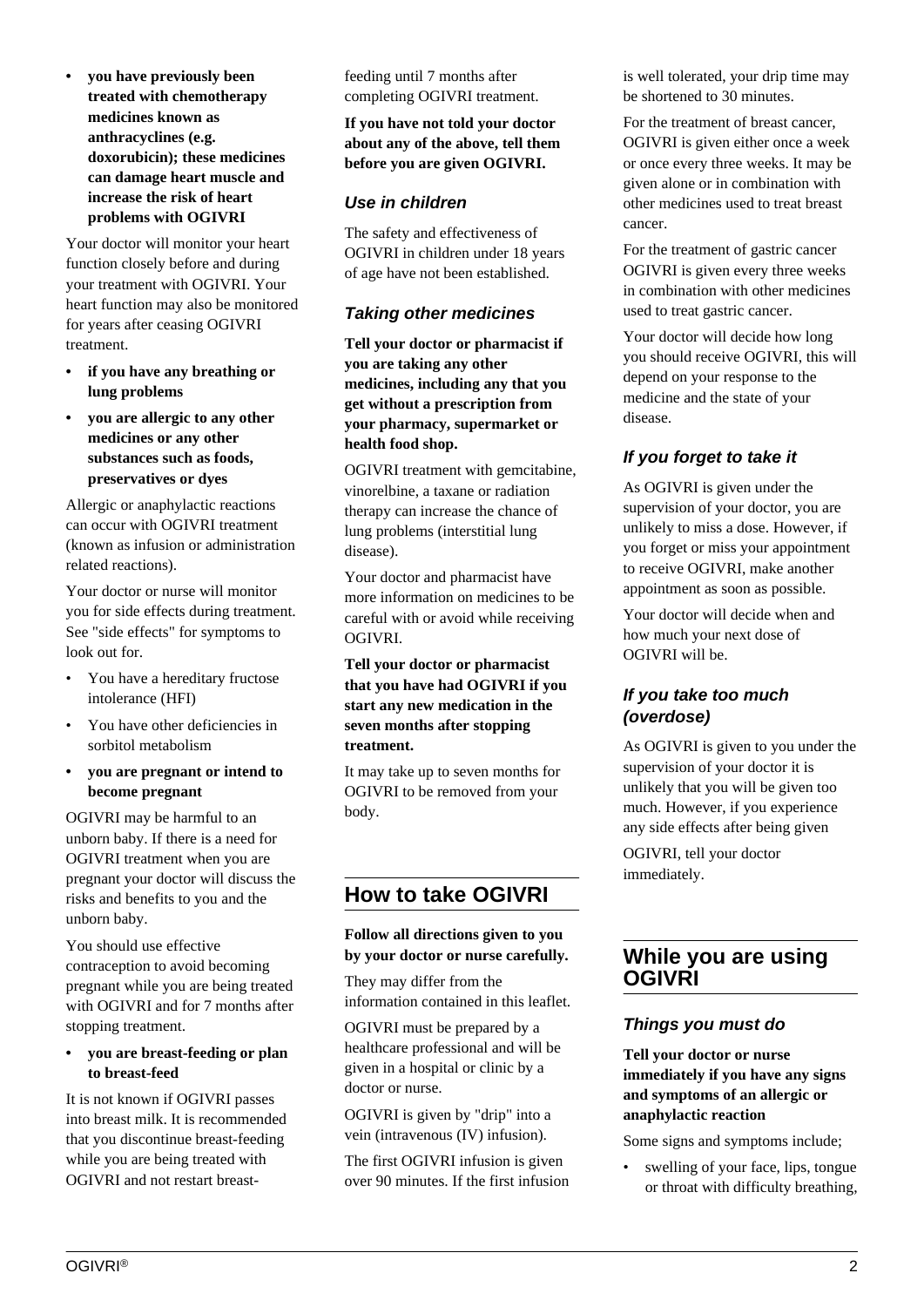- swelling of other parts of your body
- shortness of breath, wheezing or trouble breathing
- rash, itching or hives on the skin
- feeling sick (nausea)
- fever, chills
- feeling tired
- headache

### **Tell your doctor or nurse immediately if you have any signs and symptoms of heart problems.**

Some signs and symptoms of heart problems are

- shortness of breath or getting
- tired easily after light physical activity (such as walking)
- shortness of breath at night. especially when lying flat
- swelling of the hands or feet due to fluid build up
- cough
- abnormal or irregular heartbeat

Please follow all your doctors' instructions if any of these symptoms require medication.

### **Tell all doctors, dentists and pharmacists who are treating you that you are receiving OGIVRI.**

**Tell your doctor if you become pregnant or intend to start a family while receiving OGIVRI.**

**Be sure to keep all of your appointments with your doctor so that your progress can be checked**

Your doctor may perform regular tests.

## **Things you must not do**

#### **Do not stop your OGIVRI treatment without talking to your doctor first.**

Tell your doctor if you feel that OGIVRI is not helping your condition.

**Do not take any other medicines, whether they require a prescription or not, without first telling your doctor or consulting with a pharmacist.**

## **Things to be careful of**

**Be careful driving or operating machinery until you know how OGIVRI affects you.**

If you experienced symptoms during your treatment with OGIVRI you should not drive or operate machinery.

## **Side effects**

**Tell your doctor as soon as possible if you do not feel well while you are receiving OGIVRI.**

OGIVRI helps most people with HER2 positive breast and gastric cancer but it may have some unwanted side effects in some people.

All medicines can have side effects. Sometimes they are serious, most of the time they are not. You may need medical treatment if you get some of the side effects.

### **Ask your doctor or pharmacist to answer any questions you may have.**

Because OGIVRI may be used with other medicines that treat breast and gastric cancer, it may be difficult for your doctor to tell whether the side effects are due to OGIVRI or due to the other medicines.

For further information about the side effects of any other medicines you are receiving, please ask your doctor, nurse or pharmacist for the

Consumer Medicine Information (CMI) leaflets for these medicines.

## **During an infusion**

**Tell your doctor or nurse immediately if you notice any of the following while receiving an infusion (particularly during the first infusion):**

- swelling of your face, lips, tongue or throat with difficulty breathing
- swelling of other parts of your body such as your hands or feet
- shortness of breath, wheezing or trouble breathing
- abnormal or irregular heartbeat
- rash, itching or hives on the skin
- feeling sick (nausea) or vomiting, diarrhoea
- pain or discomfort (including
- stomach pain, back pain, chest or neck pain)
- fever or chills
- headache
- fatigue or tiredness
- cough

These may be serious side effects.

You may require urgent medical attention.

Your doctor may prescribe medication to stop the side effects from occurring.

## **After an infusion**

**Tell your doctor immediately or go to Accident and Emergency at your nearest hospital if you notice any of the following:**

- swelling of your face, lips, tongue or throat with difficulty breathing
- severe shortness of breath, wheezing or trouble breathing
- severe chest pain spreading out to the arms, neck, shoulder and/or back
- rash, itching or hives on the skin
- fever or chills
- abnormal or irregular beating of the heart
- severe swelling of the hands, feet or legs
- severe coughing

These are serious side effects. You may need urgent medical attention.

### **Tell your doctor or nurse as soon as possible if you notice any of the following:**

- any of the side effects listed above
- getting tired more easily after light physical activity, such as walking